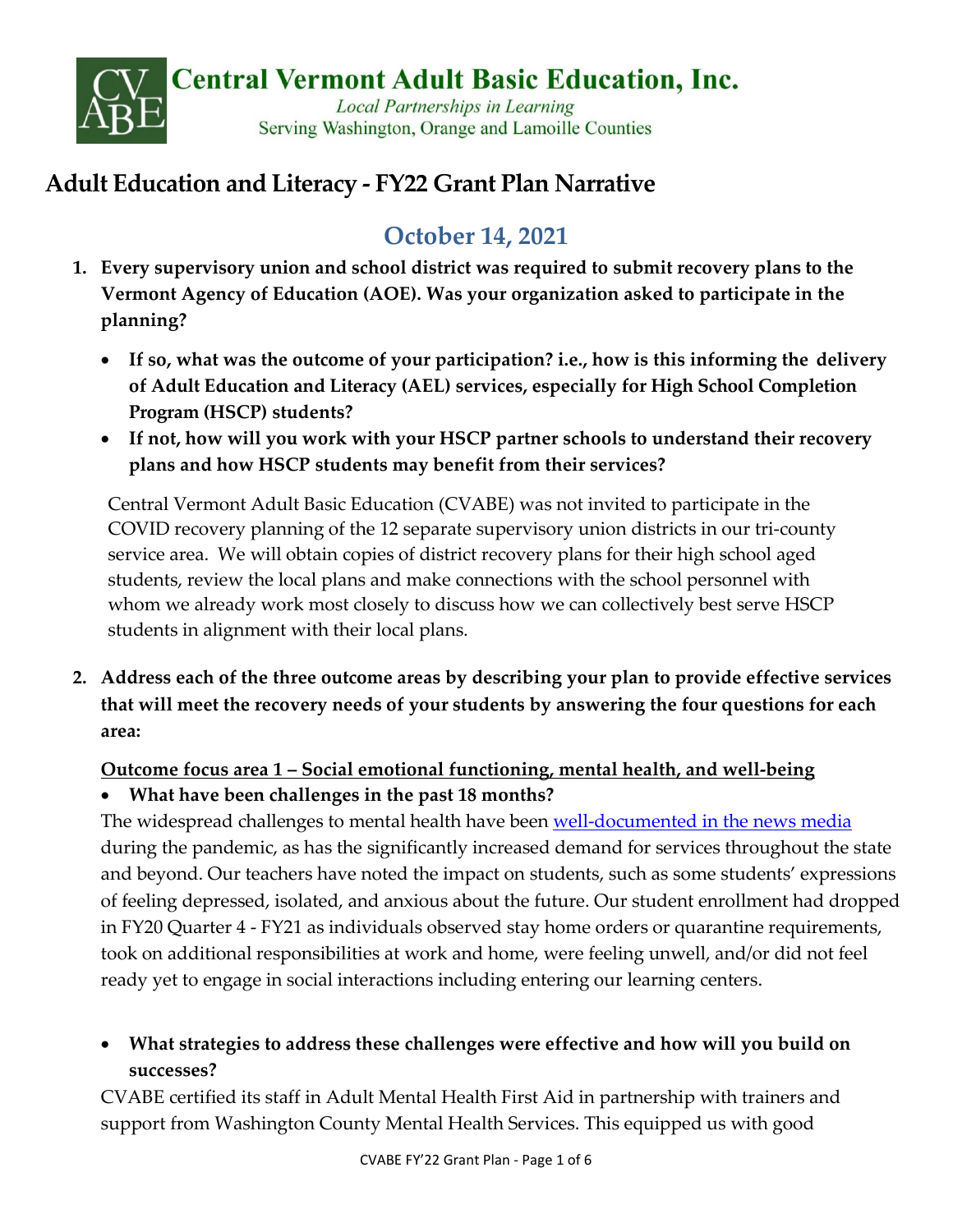information and confidence in providing referrals. We have engaged in follow-up conversations with mental health professionals as needed to support our students and ourselves. For some of our younger adult students we also made connections and worked with high school counseling offices. We will further implement teacher and learner education regarding stress and cognition and ensuring that teachers and learners attend to the impact of stress on learning by employing coping skills and referrals to outside supports.

#### • **What new strategies do you plan to implement in FY22?**

For FY22 in addition to the above, we will create and post physical displays in our 6 learning centers in collaboration with our designated mental health agency/agencies. The displays can include [simple ideas](https://mentalhealth.vermont.gov/coronavirus-covid-19-information-specific-groups/self-care) with handouts for promoting mental health and general well-being as well as where to call or contact for local professional assistance. We can rotate articles from the issue of the *Change Agent* magazine related to this topic of Mental Health, and work to provide appropriate virtual access to these materials for our remote students. In this historical moment it may be that the stigma surrounding mental illness is **somewhat diminished**. It is an opportunity to help educate students on existing resources and ideas, refer to our qualified health care providers in the community, and importantly, to maintain boundaries and the focus necessary within lessons for achieving the academic outcomes with which CVABE is specifically charged.

#### **Outcome focus area 2 – Student engagement**

#### • **What have been challenges in the past 18 months?**

In FY20 Quarter 4 – FY21 CVABE assisted many fewer students, with less intensity than previously, due to some of the factors named in Focus area 1. Our students were not all able to access devices and connections universally for remote learning when that was the only allowable service option. Understandably so, our younger student demographic was not referred to us in FY20 through early FY21 as high schools were urged to serve them flexibly in house.

#### • **What strategies to address these challenges were effective and how will you build on successes?**

In 2020, CVABE learned how to engage students remotely through video connection and specific approved learning platforms, and we will continue to provide those service options for those who will benefit. Some lessons were held outside which will continue while possible. CVABE teachers sent emails, calls, notes, and/ or texts to re-engage students and to share resource flyers from our partners, and we have an Outreach Director. Ongoing outreach in our service area includes promoting and maintaining strong connections with our public school partners. CVABE continued to conduct its outreach remotely to partners, hang flyers in local communities, run updates on social media including Front Porch Forum, and run radio ads. We adapted our language for relevance in the pandemic and we inserted program flyers in the large food box pickups. We suspect that this mitigated against a possible further decline in enrollment in FY20-21. In Washington and Lamoille Counties our numbers seem to be picking up, and overall we seem to be on target to achieve our mid-year benchmark of 180 students. We will continue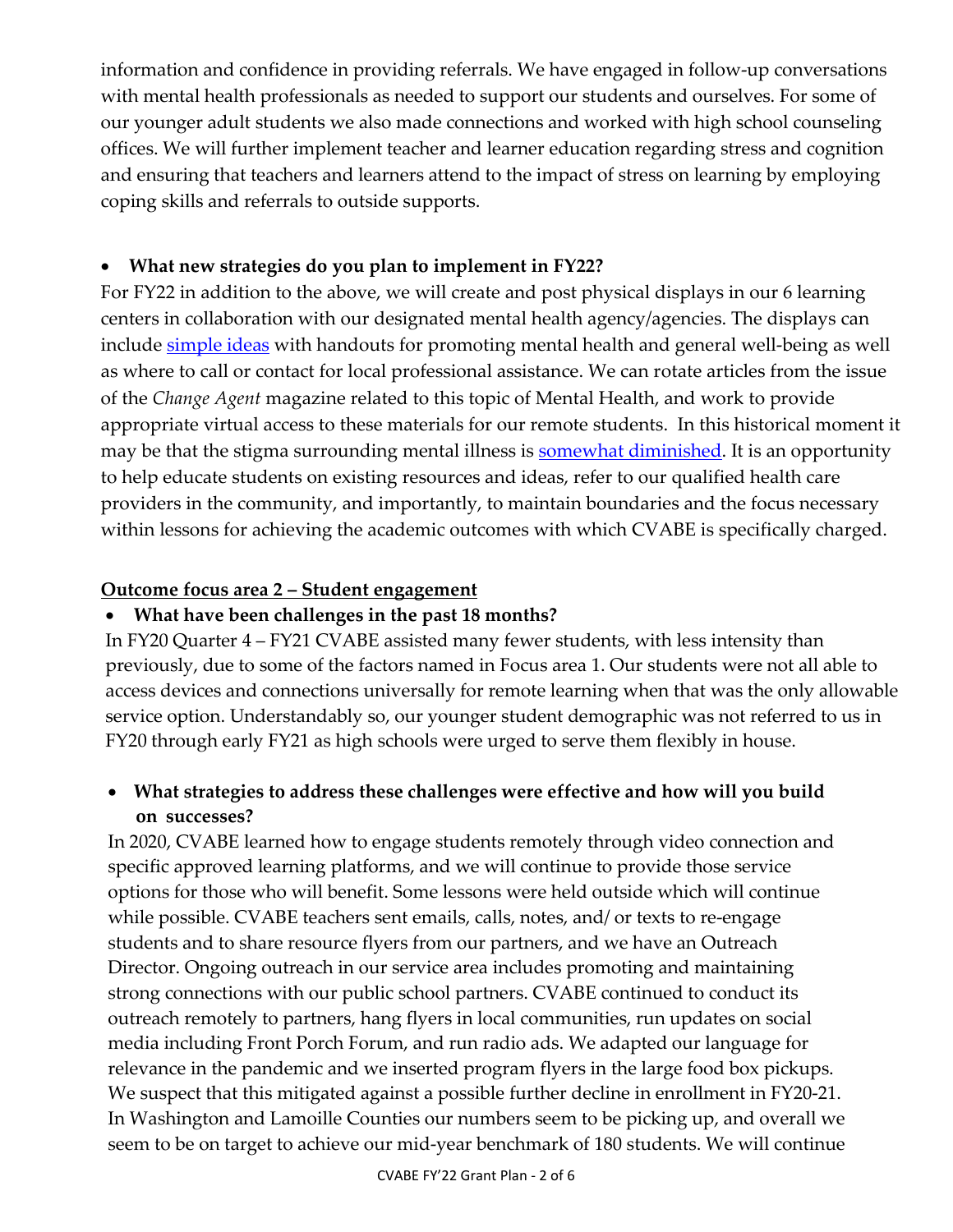engaging with our high school partners, Workforce Innovation and Opportunity Act (WIOA) partners, etc. for support with student technology needs; we have established a relationship with a corporate donor which allowed us to distribute more devices to students than we would otherwise have done.

#### • **What new strategies do you plan to implement in FY22?**

In FY22, with our staff at nearly 100% vaccination rate, we do not anticipate full programwide pivots to remote learning for any length of time. We are allowing small learning groups to resume which allows for more contact time and intensity. For students seeking a "hybrid" option, we are offering a mix of remote and in-person study to students. Direct synchronous instruction is supplemented with asynchronous practice and study.

#### **Outcome area 3 – Academic achievement and success**

#### • **What have been challenges in the past 18 months?**

Our federal measureable skill gains dropped in FY21. Our overall reflection on using Zoom instruction as a universal and required approach for all students, as the pandemic response required for portions of FY20 Q4 – FY21, is that the Zoom approach helped many students to maintain their levels and not lose their academic skills, but we didn't help show growth with all students using that modality, especially with some students with lower Educational Functioning Levels (EFLs), as much energy/ time was expended on using the technology itself. CVABE is required to baseline assess students at entry and there is a shift occurring in which a greater proportion of students enter the program with lower EFLs (Adult Basic Education students composed 46% of our students in FY19, 50% in FY20, and 60% in FY21). As a resulting situation, our numbers of completers were lower. But also, we are finding students with intermediate skills on our baseline instrument can be successful on the GED test, even though those completions will not show on our federal outcomes. Adult learners are budgeting their time for education amongst a raft of other priorities, so it is understandable that they may seek the fastest route to completion, which may be the GED. However, it is also challenging to see students forego the high school completion program and the wonderful opportunities it can afford to them when they are skill ready as determined by their success on the nationally normed GED assessments.

## • **What strategies to address these challenges were effective and how will you build on successes?**

We are able to utilize distance learning not as an emergency, but with forethought and with possible in-person practice of the technology to build student confidence in what to do to address common problems and troubleshoot without getting as frustrated. That is tremendously helpful. We presented certain online learning platforms to students to engage them for extra practice, and we will continue to present those judiciously as part of an array of blended approaches to teaching and learning to alleviate barriers and build intensity of service.

## • **What new strategies do you plan to implement in FY22?**

While bearing in mind that the barriers to participation and learning faced by AEL students can be complex, within educational research it is said that teacher quality is a main predictor of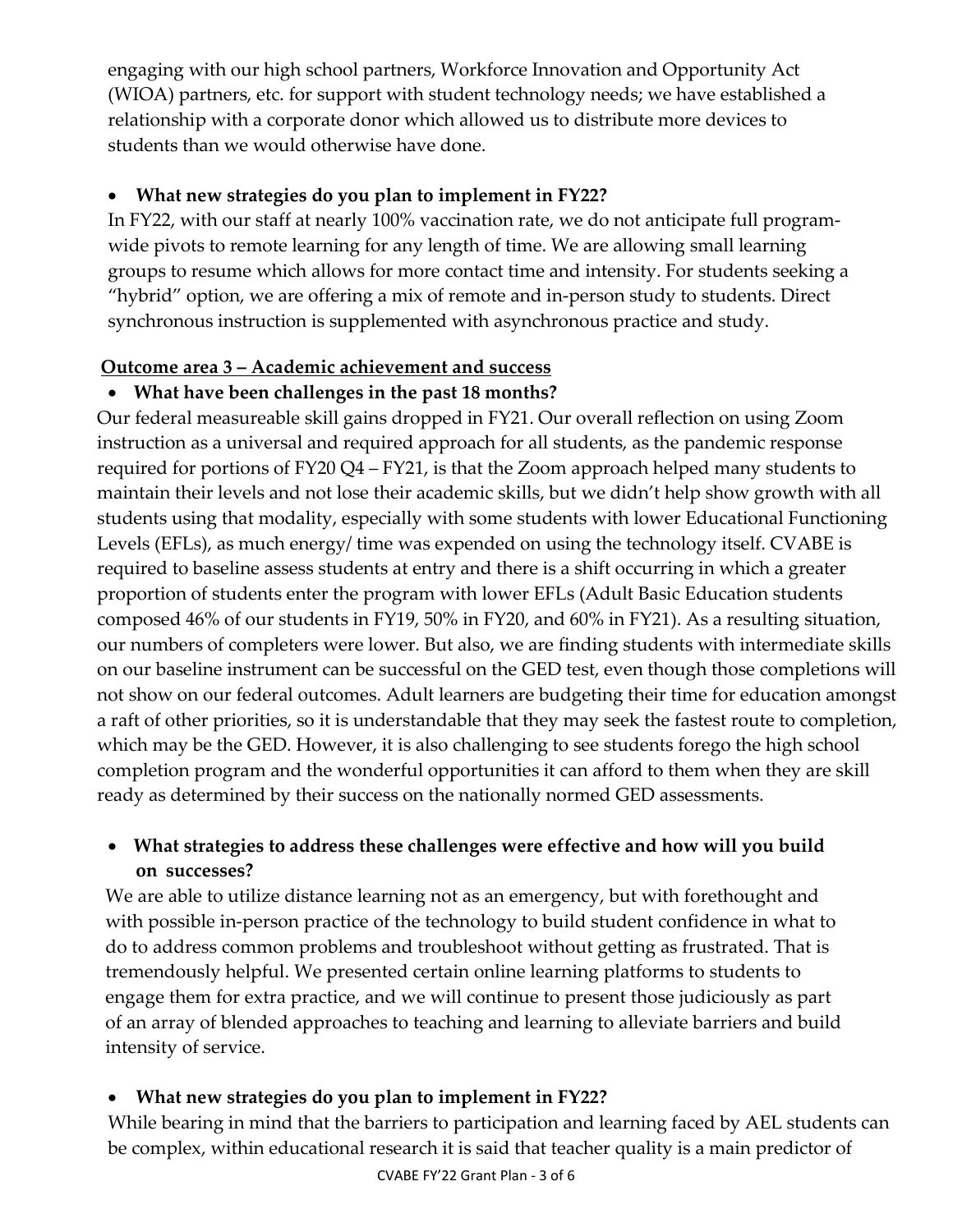student achievement. CVABE has taken care to attract the best candidates to fill vacant teaching positions, based on strong preparation and experience teaching at the elementary through postsecondary levels. We will fully train, support and orient this new cohort of adult educators. As a team we will review our curricula and teaching materials for adherence to standards and for effectiveness.

• **While addressing the academic achievement and success outcome, include plans and strategies to meet performance targets and benchmarks as outlined in grant agreements (i.e., MSG, 50% progress assessment rate, etc.).**

We discuss the performance targets and benchmarks as outlined in AOE grant agreements as a regular aspect of our all-CVABE staff meetings which are about every month. We review our current performance, the work yet to be done, and how to get there. Additionally, this is reviewed in monthly supervision including decisions about when to progress assess to meet the 50% rate. We have an outreach plan and strategies as described previously to reach our overall numbers of students served. We have a minimum standard of at least 2 hours contact time per week with our students (many are on one-on-one appointment schedules) to help students reach their goals.

- **3. Describe plans to recruit targeted populations in FY22.** 
	- **Include a description of coordinated marketing and strategies to recruit additional potential distance learning students.**
	- **Targeted populations include: English Language Learners (ELLs), adults with low literacy levels, and individuals with barriers to employment.**

CVABE continues into the FY'22 program year with dedicated staffing and a healthy amount of financial resources to engage in regular and ongoing outreach and recruitment of AEL students. Although outreach was hampered during the COVID-19 shut-downs, we are now able to reengage with our community partners, and have ramped up all marketing and outreach efforts. We will focus on AEL targeted populations of students including individuals with barriers to employment and English language learners with low literacy.

Our approach to marketing and recruitment of target students is two-tiered. The first is to directly outreach to our target demographics. We understand, however, that our most effective recruitment comes through our community partners, and that is where we place the most focus. It is necessary to engage in both tiers.

Our direct outreach to target populations is through radio ads, presence at community events (if and when available during COVID), and targeted marketing.

We will continue with 12 months of regularly updated radio advertising with Great Eastern Radio and Radio Vermont. The stations have listener reach throughout and beyond CVABE's service area. Based on radio station research, our ads are run on the stations most listened to by our targeted audiences. We change our ads four times per year (fall, winter, spring and summer) and CVABE FY'22 Grant Plan - 4 of 6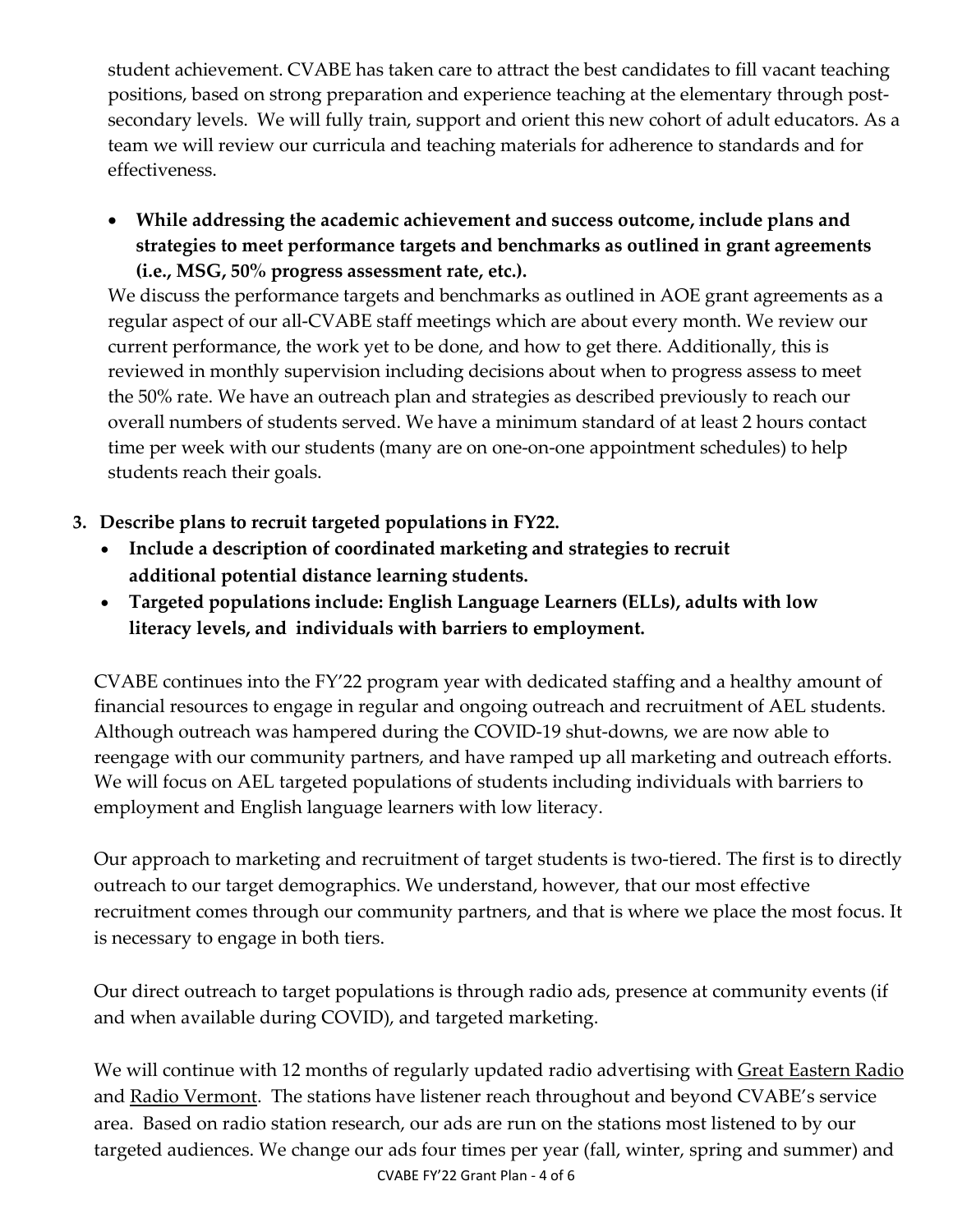as rule they are aired 24 times between 6AM and 7PM. We will also send the ads to other local radio stations that will run them as Public Service Announcements (PSAs) during non-prime time listening hours.

We will continue to engage in the targeted marketing campaign that we began last year. We created a special flyer that was distributed to every food shelf in our service area, as well as to Capstone and Salvation Farms, the organizations putting together food boxes. These flyers are distributed in every food drop. The radio advertising and targeted marketing directly address those with barriers to education and low literacy levels.

As our community partners are integral to outreach, during the year, CVABE will regularly collaborate and reach out to employers and the numerous community agencies, non-profit organizations, etc. (Vermont Department of Labor, Voc. Rehab, Capstone, corrections, family centers, Head Start, mental health, housing and refugee groups, libraries, food shelves, churches, homeless shelters, health care providers, hospitals, immigrant organizations, ELL teachers at schools, etc.) in our service area for effective outreach.

CVABE will continue to participate in local workforce training team efforts along with WIOA and one-stop partners in the area, Creative Workforce Solutions and Vocational Rehabilitation's (Voc. Rehab) Business Account Managers, Voc. Rehab Core Team, and the Working Communities grant groups in the Lamoille and Barre areas. We will use our networks above to continue to provide relevant services to our workforce development system.

Designated CVABE staff will meet with individuals from these entities to share information about our services, collaborate on co-enrollments and ultimately recruit students in need of AEL services. Opportunities will be arranged for other service providers to attend our regular staff meetings to share information about their programs and discuss recruitment strategies.

Outreach strategies will include face-to face or Zoom meetings, use of our website and social media tools (Facebook and Front Porch Forum), blanketing our communities with flyers and brochures about our services. As safety allows during this time of COVID we will have displays at job fairs and other key events. We will continue with our well-established and targeted paid radio advertising.

CVABE is a primary partner in the Barre Working Communities Challenge (BWCC), competitive grant funded by the Federal Reserve Bank of Boston (Boston Fed). Among a variety of financial supports, Boston Fed supports economic well-being in local New England communities. The aim of this challenge is to effectuate systems changes so that we can reduce poverty among single mother head of households by 15%. This is a collaboration between businesses of all sizes, economic development groups, non-profits, State agencies, educational organizations (CVABE, Community College of Vermont [CCV]) and other interested parties. Based on the *Bridges to Success* model that provides a wide range of support services for minority and socioeconomically CVABE FY'22 Grant Plan - 5 of 6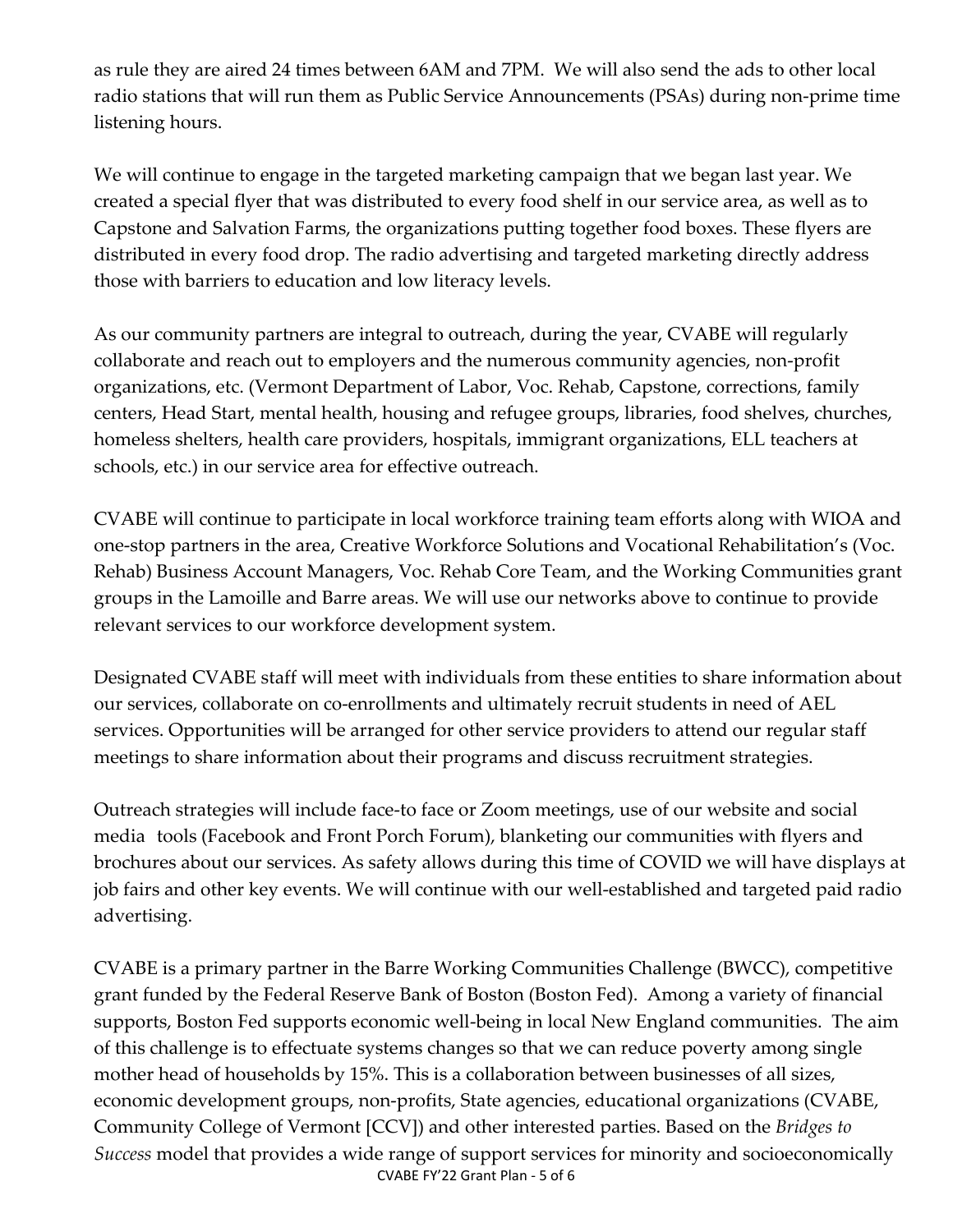disadvantaged students who need assistance in getting through college, we are developing models of long-term systems change that are transferrable and scalable. Our work in the partnership gives unprecedented access to many partners and allows us to disseminate information on our services.

We are a secondary partner in the Lamoille Working Communities Challenge (LWCC), also funded through a competitive Boston Fed grant. The goal of the LWCC is to*,"… reduce the barriers to employment that weaken our economy and our community. This grant will strengthen and improve the infrastructure that allows people to access our existing network of workforce resources. Reducing systemic barriers will support businesses and workers and build a healthy community in a post-COVID economy*." As education and literacy levels are a barrier to employment, our participation is integral to the success of the program.

Through aggressive outreach, marketing and strategic partnerships, our goal is to meet and hopefully exceed our 360 student target number for FY'22 with a focus on reaching and helping residents who are most in need – those who are unemployed and under-employed, and in need of academic and technical skill development/credentialing to earn a livable wage and to meet the more rigorous demands of advanced employment.

**4. The WIOA grant application requested metrics under Consideration 10.b. Please revise your response and submit.**

**Explain how the program will show evidence of success for a specific, implementable plan ensuring that all Vermont adult education students are introduced to the following opportunities in their region and/or state:**

- **i. Career Technical Education including Adult career and technical education;**
- **ii. Postsecondary education; and**
- **iii. Employment.**

**Provide analysis of key metrics that will be used to determine success of this plan. Metrics include current status and targets. For example, "our program will increase the number of AEL students who participate in CTE or Adult CTE by 30% from 10 in FY21 to 13 in FY22"; "the number of eligible students who obtain industry recognized credentials will increase by 30% from 30 in FY21 to 39 in FY22" and "the number of students obtaining/retaining their employment will increase by 20% from 104 in FY21 to 125 in FY22."** 

We propose these metrics, which are reasonable as long as our partners are able to provide the opportunities.

- Our program will increase the number of AEL students who participate in CTE or Adult CTE by 50% from 2 in FY21 to 4 in FY22;
- Number of eligible students who obtain industry recognized credentials will increase by 27% from 11 in FY21 to 14 in FY22;